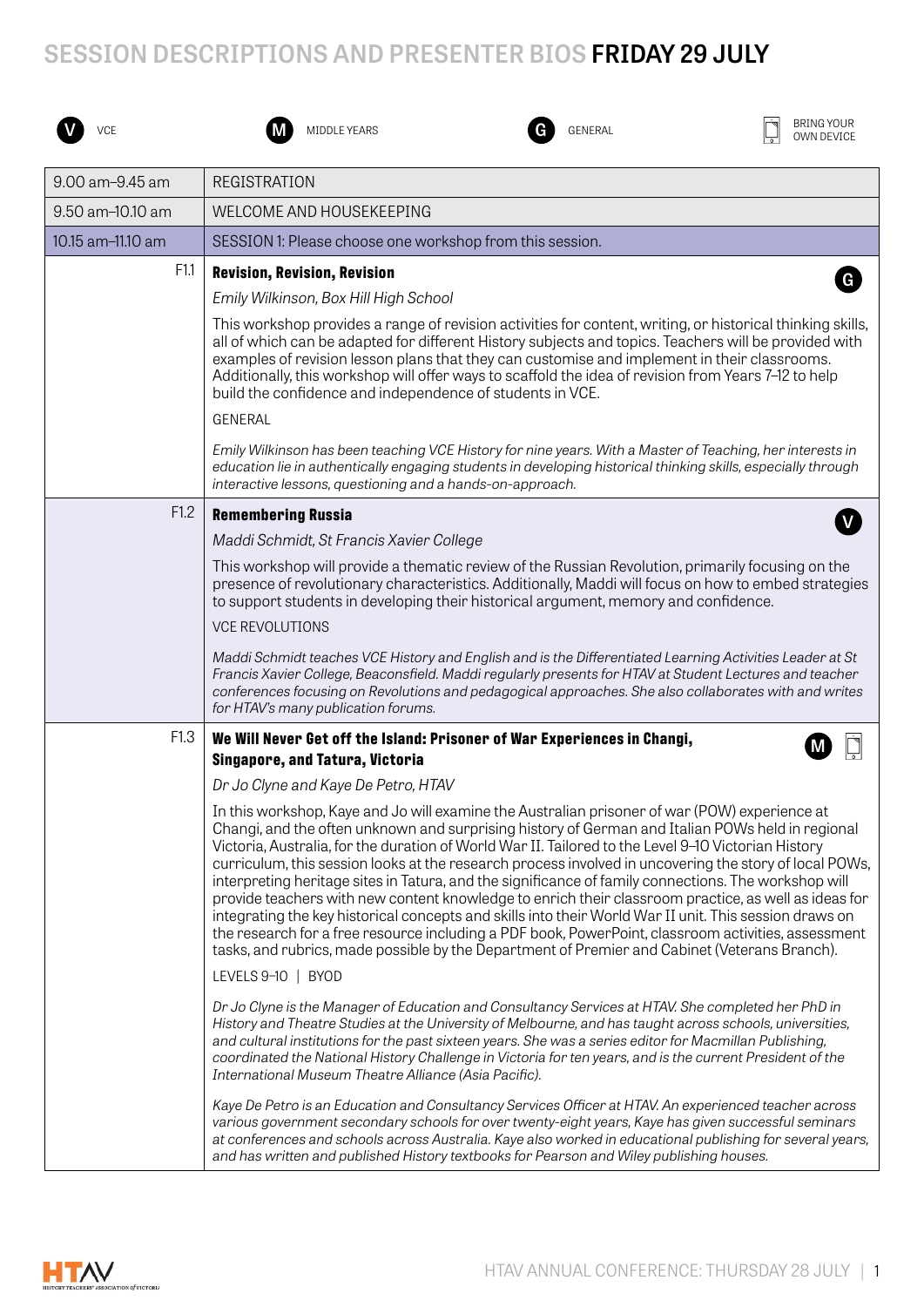|      | <b>Foundation Narratives and Social Institutions in Republican Rome</b>                                                                                                                                                                                                                                                                                                                                                                                                                                                                                                                                                                                                                                                                                                                                         |
|------|-----------------------------------------------------------------------------------------------------------------------------------------------------------------------------------------------------------------------------------------------------------------------------------------------------------------------------------------------------------------------------------------------------------------------------------------------------------------------------------------------------------------------------------------------------------------------------------------------------------------------------------------------------------------------------------------------------------------------------------------------------------------------------------------------------------------|
|      | Dr Monique Webber, The University of Melbourne                                                                                                                                                                                                                                                                                                                                                                                                                                                                                                                                                                                                                                                                                                                                                                  |
|      | The exploits of the founder heroes Aeneas and Romulus, and those of their patron gods, situated<br>Romans within a mythic history. But was this purely an inherited tradition, or did the telling and<br>retelling of these myths come to reflect—and even shape—republican social institutions? This<br>workshop will examine Roman foundation narratives as evidence of republican values. Focusing on<br>primary sources, it will confront issues of interpretation. Together, we will interrogate what these<br>myths reveal about the Roman worldview, and how to uncover these connections in the classroom.                                                                                                                                                                                              |
|      | <b>VCE ANCIENT HISTORY</b>                                                                                                                                                                                                                                                                                                                                                                                                                                                                                                                                                                                                                                                                                                                                                                                      |
|      | Dr Monique Webber is a Teaching Specialist (Ancient World Studies) at the University of Melbourne.<br>She has a decade of experience in teaching university students, with a focus on multidisciplinary and<br>career-relevant engagement. Her teaching philosophy embraces technology, object-based learning, and<br>inquisitive models to create exciting virtual and physical learning environments. Monique enjoys sharing<br>her work, and frequently presents workshops to colleagues. Academic engagement is a central part<br>of Monique's practice, and she is currently developing digital object-based learning resources that will<br>introduce tertiary pedagogy to VCE History students.                                                                                                          |
| F1.5 | Presenting Student Research and Storytelling through Video: Adobe Makes it Easy                                                                                                                                                                                                                                                                                                                                                                                                                                                                                                                                                                                                                                                                                                                                 |
|      | Dr Tim Kitchen, Adobe                                                                                                                                                                                                                                                                                                                                                                                                                                                                                                                                                                                                                                                                                                                                                                                           |
|      | This workshop is all about enhancing creative communication and digital literacy skills within the<br>teaching of any History unit. Teachers can discover how easy it will be for students to create graphics,<br>photos, presentations, webpages and videos to express themselves. Adobe Creative Cloud Express is<br>a set of free browser and mobile-based applications to help tell stories and enhance creativity in any<br>curriculum area. No Adobe experience is required, and the apps are free and browser based. Find<br>out more at www.adobe.com/education/express.                                                                                                                                                                                                                                |
|      | PUBLISHER SESSION   GENERAL   BYOD                                                                                                                                                                                                                                                                                                                                                                                                                                                                                                                                                                                                                                                                                                                                                                              |
|      | Dr Tim Kitchen spent twenty-three years teaching K-12 and Higher Education, and has been Adobe's<br>Senior Education Specialist for Asia Pacific since 2013. He regularly liaises with schools and universities<br>on enhancing creativity in education. Tim also manages the Adobe Education leadership and active use<br>programs throughout Australasia, and helps lead the Adobe Education Exchange (https://edex.adobe.<br>com), which now has over one million members. A passionate advocate for creativity in education, and<br>a well-recognised education thought leader in Australia, Tim is a regular presenter for a wide range of<br>national and international education events.                                                                                                                 |
|      |                                                                                                                                                                                                                                                                                                                                                                                                                                                                                                                                                                                                                                                                                                                                                                                                                 |
| F1.6 | <b>Adjusting America</b>                                                                                                                                                                                                                                                                                                                                                                                                                                                                                                                                                                                                                                                                                                                                                                                        |
|      | Natalie Shephard, OneSchool Global                                                                                                                                                                                                                                                                                                                                                                                                                                                                                                                                                                                                                                                                                                                                                                              |
|      | This workshop will offer advice on planning and teaching the American Revolution. Natalie will<br>provide practical examples of learning activities and teaching strategies, and will highlight changes<br>necessary to meet the requirements of the current VCAA VCE History Study Design 2022-2026.                                                                                                                                                                                                                                                                                                                                                                                                                                                                                                           |
|      | VCE REVOLUTIONS   BYOD                                                                                                                                                                                                                                                                                                                                                                                                                                                                                                                                                                                                                                                                                                                                                                                          |
|      | Natalie Shephard teaches at OneSchool Global (Melton campus), with half of her lessons taught through<br>video conferencing in a multi-campus school. She is experienced in teaching VCE Revolutions, VCE<br>Modern History, as well as Levels 7-10 History. Natalie is a regular presenter for HTAV and has contributed<br>to the HTAV Modern History textbooks.                                                                                                                                                                                                                                                                                                                                                                                                                                               |
| F1.7 | VCE Australian History: Review, Revamp and Reconnect                                                                                                                                                                                                                                                                                                                                                                                                                                                                                                                                                                                                                                                                                                                                                            |
|      | Jo Leech, Carey Baptist Grammar School                                                                                                                                                                                                                                                                                                                                                                                                                                                                                                                                                                                                                                                                                                                                                                          |
|      | Embarking on a new course always allows for the opportunity to rethink and reset, and to<br>decide how to reuse and adapt relevant past resources to embark on gathering new ones. This<br>workshop introduces a range of resources and activities that Jo has developed for Area of Study 1<br>('Foundations') of both Power and Resistance (1788–1913) and War and Upheaval (1909-1950). It has<br>been a time of reengaging with new resources, and revisiting ways to teach relevant History skills.<br>We must also revisit content with the aim of developing SACs that best fit both the key knowledge<br>and key skills needed moving forward. Please feel free to come with your experiences of teaching<br>the new VCE Australian History study, as well as your ideas to share and questions to ask. |
|      | VCE AUSTRALIAN HISTORY   BYOD                                                                                                                                                                                                                                                                                                                                                                                                                                                                                                                                                                                                                                                                                                                                                                                   |

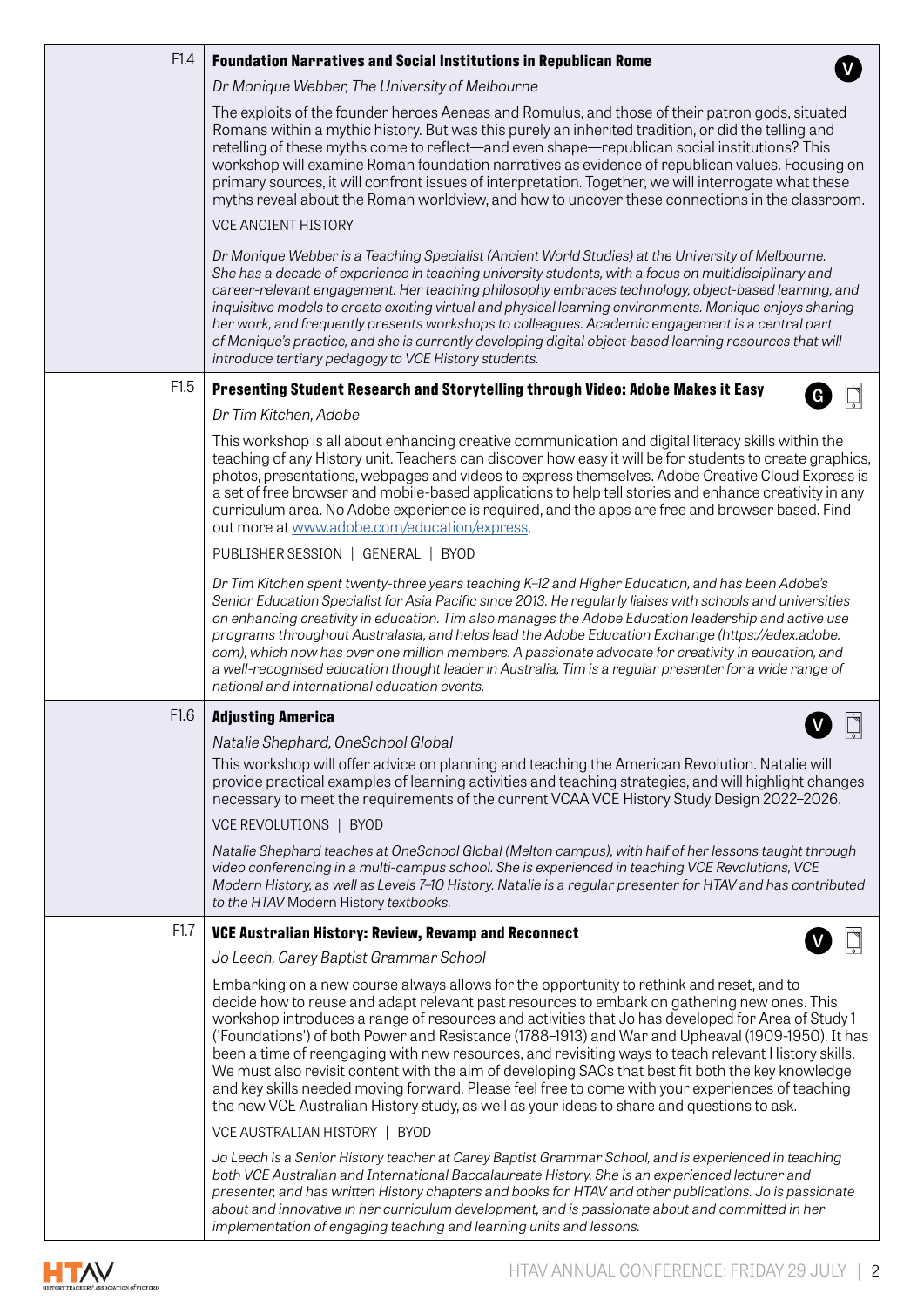| 11.15 am-11.45 am | <b>MORNING TEA</b>                                                                                                                                                                                                                                                                                                                                                                                                                                                                                                                                                                                                                                                                                                                                                                                                                                                                                                                         |
|-------------------|--------------------------------------------------------------------------------------------------------------------------------------------------------------------------------------------------------------------------------------------------------------------------------------------------------------------------------------------------------------------------------------------------------------------------------------------------------------------------------------------------------------------------------------------------------------------------------------------------------------------------------------------------------------------------------------------------------------------------------------------------------------------------------------------------------------------------------------------------------------------------------------------------------------------------------------------|
| 11.50 am-12.45 pm | SESSION 2: Please choose one workshop from this session.                                                                                                                                                                                                                                                                                                                                                                                                                                                                                                                                                                                                                                                                                                                                                                                                                                                                                   |
| F <sub>2.1</sub>  | <b>One Minute to Midnight: The Cuban Missile Crisis</b>                                                                                                                                                                                                                                                                                                                                                                                                                                                                                                                                                                                                                                                                                                                                                                                                                                                                                    |
|                   | Stephen White, Oxley Christian College                                                                                                                                                                                                                                                                                                                                                                                                                                                                                                                                                                                                                                                                                                                                                                                                                                                                                                     |
|                   | The fear that all-out nuclear war could erupt and lead to the destruction of the planet was never<br>closer to being realised than during the Cuban Missile Crisis. As the United States and the USSR<br>engaged in brinkmanship over the positioning of nuclear missiles in Turkey and Cuba, the world<br>watched on nervously, wondering, with good reason, if there would be a world to wake up to the<br>next morning. For thirteen days, the superpowers engaged in a stand-off, which only ended when<br>the USSR backed down. In this workshop, you will learn about key aspects of the crisis, how the<br>personalities of the leaders influenced the outcome, and walk away with a range of teaching<br>strategies, classroom activities and primary sources.                                                                                                                                                                     |
|                   | VCE MODERN HISTORY                                                                                                                                                                                                                                                                                                                                                                                                                                                                                                                                                                                                                                                                                                                                                                                                                                                                                                                         |
|                   | Stephen White is an experienced VCE History teacher and Head of Humanities at Oxley Christian College.<br>He is a contributing author to the HTAV Modern History textbook series and a regular HTAV presenter.                                                                                                                                                                                                                                                                                                                                                                                                                                                                                                                                                                                                                                                                                                                             |
| F2.2              | The Power of Object-Based Learning to Enrich the History Curriculum<br>М                                                                                                                                                                                                                                                                                                                                                                                                                                                                                                                                                                                                                                                                                                                                                                                                                                                                   |
|                   | Tiffany Chimirri, Museum of Chinese Australian History                                                                                                                                                                                                                                                                                                                                                                                                                                                                                                                                                                                                                                                                                                                                                                                                                                                                                     |
|                   | Discover the power of object-based learning and how museums are a rich resource for learning<br>about history. Explore how original, historical objects as primary sources can cultivate curiosity,<br>assist students in forming connections and meaning, and offer opportunities to delve deeper<br>into learning about the past in an accessible way. By responding to, and critically examining,<br>objects, students gain insight into different perspectives to identify significant beliefs, values and<br>practices from various cultures and times. The museum learning environment can bring the<br>History curriculum alive. In this workshop, Tiffany will also provide examples of how the education<br>programs at the Museum of Chinese Australian History can support and enhance the studies of the<br>gold rush in Australian history, as well the ancient civilisations of China.                                       |
|                   | LEVELS <sub>7-10</sub>                                                                                                                                                                                                                                                                                                                                                                                                                                                                                                                                                                                                                                                                                                                                                                                                                                                                                                                     |
|                   | Tiffany Chimirri is a passionate educator who has worked in the museum and gallery sector for over fifteen<br>years. She has recently joined the team at the Museum of Chinese Australian History. Prior to this, Tiffany was<br>an educator at the National Gallery of Victoria and held a leadership role in education at the Dax Centre. Tiffany<br>started her career as a primary school generalist teacher. Following postgraduate studies, Tiffany went on to<br>specialise in visual art education and English as an Additional Language. Tiffany has worked as a teacher in<br>schools in the government and independent sectors, as well as internationally. She is particularly interested in<br>how object-based learning and the visual arts can enrich many areas of the Victorian Curriculum by providing<br>students with opportunities to develop cultural understanding, lifelong learning and critical thinking skills. |
| F2.3              | Different from Others: Queer Activism in Weimar Germany                                                                                                                                                                                                                                                                                                                                                                                                                                                                                                                                                                                                                                                                                                                                                                                                                                                                                    |
|                   | Sam McDonald, Hawkesdale P-12 College                                                                                                                                                                                                                                                                                                                                                                                                                                                                                                                                                                                                                                                                                                                                                                                                                                                                                                      |
|                   | LGBTQIA+ histories are often footnoted or invisible in History classrooms, but queer stories deserve<br>recognition and provide representation for students in History curriculums while honouring<br>activists. Unit 2 in Area of Study 2 of the VCE Modern History Study Design provides a perfect frame<br>to discuss the lives of marginalised groups in the lead-up to World War II through a fascinating<br>and often untold period in queer history. Learn about the first gay rights film, transgender activism,<br>and the pioneers of gender-affirming surgeries at the turn of the century in Germany. Join us for a<br>discussion on incorporating marginalised histories into your History class.                                                                                                                                                                                                                             |
|                   | <b>VCE MODERN HISTORY</b>                                                                                                                                                                                                                                                                                                                                                                                                                                                                                                                                                                                                                                                                                                                                                                                                                                                                                                                  |
|                   | Sam McDonald teaches VCE History (Modern History) at Hawkesdale P-12 College, and is currently in her<br>second year as an Associate in the Teach For Australia Scholarship Program. Sam has a double degree in<br>Arts and Global Studies with majors in History and Literature from the Australian Catholic University, and<br>will receive her Master of Education in 2022. As a passionate queer activist and a social justice advocate,<br>Sam is fascinated by the hidden histories of marginalised groups and constantly seeks to learn and share<br>the stories that history has forgotten or tried to erase. She is keen to share and grow this knowledge both<br>inside and outside the classroom.                                                                                                                                                                                                                               |

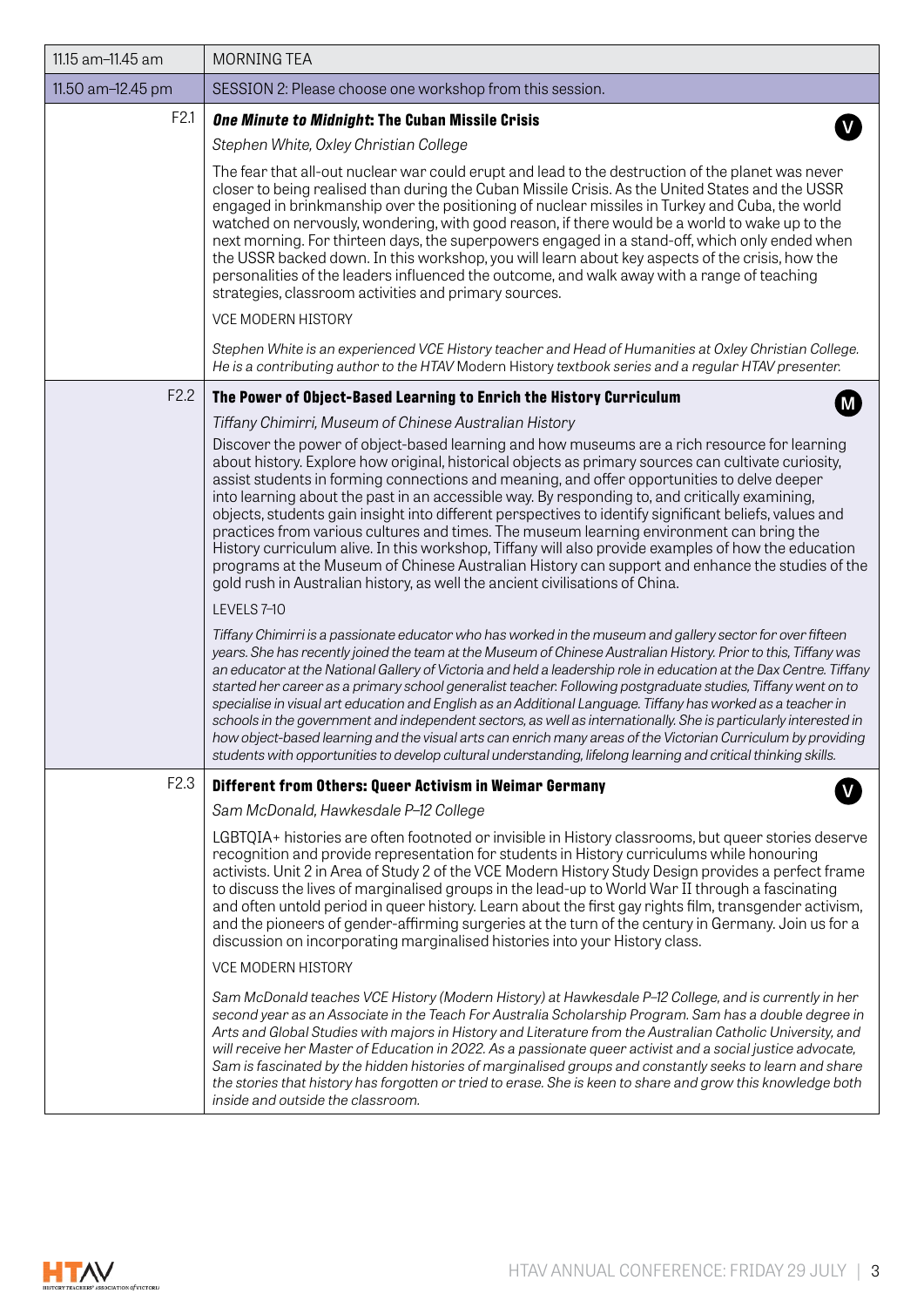| F <sub>2.4</sub> | Designing a Curriculum Accessible by All Students in History                                                                                                                                                                                                                                                                                                                                                                                                                                                                                                                                                                                             |
|------------------|----------------------------------------------------------------------------------------------------------------------------------------------------------------------------------------------------------------------------------------------------------------------------------------------------------------------------------------------------------------------------------------------------------------------------------------------------------------------------------------------------------------------------------------------------------------------------------------------------------------------------------------------------------|
|                  | Eleni Megoran, Methodist Ladies' College                                                                                                                                                                                                                                                                                                                                                                                                                                                                                                                                                                                                                 |
|                  | How do we design a curriculum that is accessible by all students in History? In this workshop,<br>Eleni will share strategies and approaches to curriculum design that provide access for all History<br>students. Eleni's educational philosophy stems from her drive to deliver effective inquiry-based<br>learning that facilitates access and engagement by students with diverse learning needs. Eleni aims<br>to highlight to teachers the difference they can make in students' lives through curriculum design<br>and activities that allow all students to be historians.                                                                       |
|                  | GENERAL   BYOD                                                                                                                                                                                                                                                                                                                                                                                                                                                                                                                                                                                                                                           |
|                  | Eleni Megoran is a dedicated and an experienced History teacher. Eleni has taught History in England, and<br>in both the state and independent sectors, for the General Certificate of Secondary Education, A-Level, and<br>IB qualifications. Eleni has since made Australia her home, and is an active Humanities and IB teacher at<br>Methodist Ladies' College. As a Year 10 Coordinator, she also facilitates access for students with diverse<br>backgrounds and needs, leading teachers, families and students to achieve positive learning outcomes.                                                                                             |
| F2.5             | The Tricky Bits of the French Revolution                                                                                                                                                                                                                                                                                                                                                                                                                                                                                                                                                                                                                 |
|                  | Olivia Heaton, Carey Baptist Grammar School                                                                                                                                                                                                                                                                                                                                                                                                                                                                                                                                                                                                              |
|                  | This workshop is aimed at those who are new to teaching the French Revolution, or those who<br>would like to refresh their knowledge on aspects of the revolution—according to the new Study<br>Design—that students are likely to find more complex. Attendees will be provided with clear content<br>knowledge and some useful ideas and resources for the classroom, allowing them to become<br>more confident in their approach, and to provide engaging lessons that help students develop key<br>knowledge. (Please note, this workshop is a repeat from the 2022 HTAV VCE History Conference.)                                                    |
|                  | VCE REVOLUTIONS   BYOD                                                                                                                                                                                                                                                                                                                                                                                                                                                                                                                                                                                                                                   |
|                  | Olivia Heaton is a Leading Teacher and has been teaching VCE History in Melbourne for the past six<br>years. She has written trial exams and SACs on the French Revolution for QATs. Olivia enjoys supporting<br>colleagues—especially teachers new to VCE History—in developing their content knowledge and practical<br>pedagogical approaches in teaching VCE Revolutions, with a particular interest in the French Revolution.                                                                                                                                                                                                                       |
| F2.6             | <b>Changing Times, Changing Minds</b>                                                                                                                                                                                                                                                                                                                                                                                                                                                                                                                                                                                                                    |
|                  | <b>Bill Lewis, Haileybury</b>                                                                                                                                                                                                                                                                                                                                                                                                                                                                                                                                                                                                                            |
|                  |                                                                                                                                                                                                                                                                                                                                                                                                                                                                                                                                                                                                                                                          |
|                  | The period after World War II brought about significant social and political change to Australia,<br>as groups on the margins sought to make their voices heard. This presentation will examine how<br>First Nations people, women and LGBTIQA+ peoples brought their struggles on to the streets to<br>advocate for change in Australian society.                                                                                                                                                                                                                                                                                                       |
|                  | VCE AUSTRALIAN HISTORY   LEVEL 10                                                                                                                                                                                                                                                                                                                                                                                                                                                                                                                                                                                                                        |
|                  | Bill Lewis is an experienced teacher of VCE History, currently teaching Australian History and Revolutions.<br>He was involved in the development of the new VCE Australian History Study Design, a contributing author<br>to Analysing Australian History: Power and Resistance (Cambridge University Press), and has presented<br>for both teachers and students on Australian History.                                                                                                                                                                                                                                                                |
| F <sub>2.7</sub> | The Ancient Olympics: The Agon-y and the Ecstasy                                                                                                                                                                                                                                                                                                                                                                                                                                                                                                                                                                                                         |
|                  | Dr Andrew Connor, Monash University                                                                                                                                                                                                                                                                                                                                                                                                                                                                                                                                                                                                                      |
|                  | How did a short footrace in western Greece in the eighth century BCE come to create one of the<br>largest international sporting events in the world? In this talk, Andrew will discuss the structure<br>of the ancient Olympic agones (competitions)-who could compete, what events took place, and<br>why they were held in the first place—and what they can tell us about life and culture in ancient<br>Greece. We will also explore what parts of the modern Olympics are (and are not) more than 2500<br>years old, and why ancient athletes were willing to risk death for an olive wreath and the title of<br>Olympionikai (Olympic champions). |
|                  | <b>VCE ANCIENT HISTORY</b>                                                                                                                                                                                                                                                                                                                                                                                                                                                                                                                                                                                                                               |

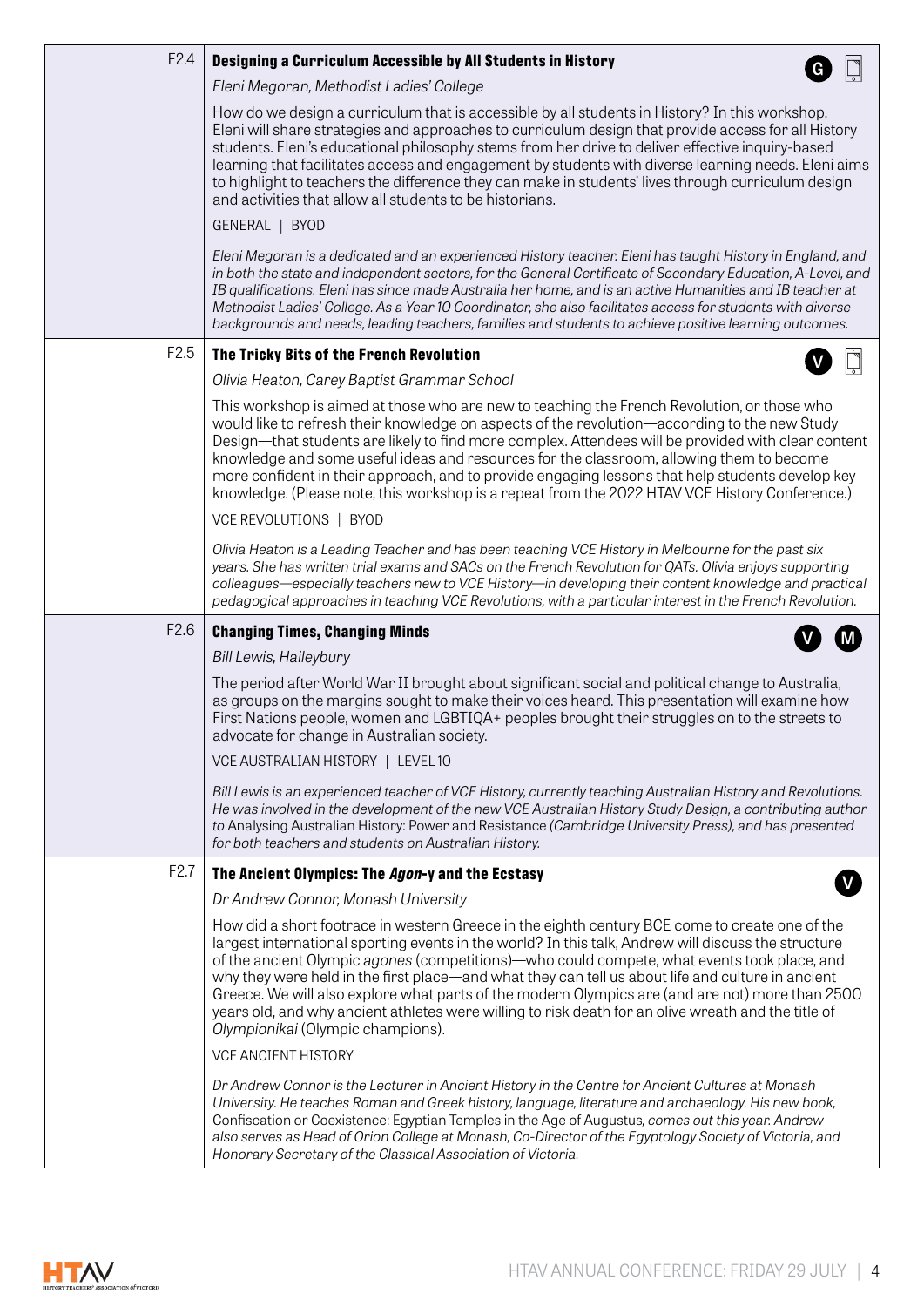| 12.55 pm-1.45 pm | <b>KEYNOTE SESSION: A New Australian Curriculum for History. What Does</b><br>It Reveal about History Teaching?                                                                                                                                                                                                                                                                                                                                                                                                                                                                                                                                                                                                                                                                                                                                                                                                                                                                                                                                                    |
|------------------|--------------------------------------------------------------------------------------------------------------------------------------------------------------------------------------------------------------------------------------------------------------------------------------------------------------------------------------------------------------------------------------------------------------------------------------------------------------------------------------------------------------------------------------------------------------------------------------------------------------------------------------------------------------------------------------------------------------------------------------------------------------------------------------------------------------------------------------------------------------------------------------------------------------------------------------------------------------------------------------------------------------------------------------------------------------------|
|                  | Dr Deb Hull, HTAV                                                                                                                                                                                                                                                                                                                                                                                                                                                                                                                                                                                                                                                                                                                                                                                                                                                                                                                                                                                                                                                  |
|                  | The lead-up to the release of the Australian Curriculum, the<br>conversations I've had about it, and the contents of the final version were<br>revealing on so many levels. I have never been a school History teacher,<br>and sometimes being an outsider can give you an interesting perspective.<br>You don't assume what others take for granted. You don't accept what<br>others have become inured to. You wonder about questions that don't<br>seem to preoccupy anyone else, like why are politicians and the media often fixated on what<br>happens in History classrooms? What constrains how meaningful and influential a 'national'<br>curriculum, or any curriculum, actually is? Where is the education equivalent of medicine's<br>Australian Medical Association, a body that speaks truth to power about threats to professional<br>standards and practice? And what might a professional and ethical code of practice for History<br>teachers look like? I'm coming up with some tentative answers, and I really want to hear what you<br>think. |
|                  | Dr Deb Hull has always worked in education. She is currently the Executive Officer of HTAV, the President of<br>the Council of Professional Teaching Associations of Victoria, and a Director of the Australian Professional<br>Teachers' Association. Her previous roles include Director of Learning at Ormond College (University of<br>Melbourne), independent strategy and evaluation consultant to the education sector, various positions<br>in the Department of Education and Training, and university tutor and guest lecturer. Deb has a PhD in<br>History and a deep interest in leadership and organisational culture. She has been married to a (Maths)<br>teacher for thirty years.                                                                                                                                                                                                                                                                                                                                                                 |
| 1.50 pm-2.30 pm  | NETWORKING LUNCH                                                                                                                                                                                                                                                                                                                                                                                                                                                                                                                                                                                                                                                                                                                                                                                                                                                                                                                                                                                                                                                   |
| 2.35 pm-2.50 pm  | <b>EXHIBITOR PASSPORT PRIZE DRAWS</b>                                                                                                                                                                                                                                                                                                                                                                                                                                                                                                                                                                                                                                                                                                                                                                                                                                                                                                                                                                                                                              |
| 2.50 pm-3.10 pm  | VCAA UPDATE: VCE History 2022-2026                                                                                                                                                                                                                                                                                                                                                                                                                                                                                                                                                                                                                                                                                                                                                                                                                                                                                                                                                                                                                                 |
|                  | Gerry Martin, Curriculum Manager History and Civics, VCAA                                                                                                                                                                                                                                                                                                                                                                                                                                                                                                                                                                                                                                                                                                                                                                                                                                                                                                                                                                                                          |
|                  | The VCE History Study Design 2022-2026 is being implemented in schools this year, which<br>has led to continuity and change in the study. This session will give an update on VCE History<br>implementation, the publication of new support materials, and VCE examinations. There will also be<br>a discussion on the development of School-based Assessment, the important distinction between<br>SACs and external examination, and why SACs should not be mirror examination-style questions.<br>There will be an opportunity for questions.                                                                                                                                                                                                                                                                                                                                                                                                                                                                                                                   |
|                  | Gerry Martin is the History and Civics Curriculum Manager at VCAA. He has twenty years' experience<br>teaching History and Humanities. Gerry has published and presented on topics including curriculum<br>leadership and planning, historical thinking and assessment.                                                                                                                                                                                                                                                                                                                                                                                                                                                                                                                                                                                                                                                                                                                                                                                            |
| 3.20 pm-4.10 pm  | SESSION 3: Please choose one workshop from this session.                                                                                                                                                                                                                                                                                                                                                                                                                                                                                                                                                                                                                                                                                                                                                                                                                                                                                                                                                                                                           |
| F3.1             | <b>Unpacking the New Australian Curriculum for History</b>                                                                                                                                                                                                                                                                                                                                                                                                                                                                                                                                                                                                                                                                                                                                                                                                                                                                                                                                                                                                         |
|                  | Ashley Keith Pratt, Melbourne Girls Grammar                                                                                                                                                                                                                                                                                                                                                                                                                                                                                                                                                                                                                                                                                                                                                                                                                                                                                                                                                                                                                        |
|                  | If you are in a school that uses the pure Australian Curriculum, you may be wondering what is in the<br>new History curriculum and how you are meant to implement it for 2023. This workshop will unpack the<br>new curriculum across the secondary levels and look at the implications for implementation in 2023.                                                                                                                                                                                                                                                                                                                                                                                                                                                                                                                                                                                                                                                                                                                                                |
|                  | <b>VCE AUSTRALIAN HISTORY</b>                                                                                                                                                                                                                                                                                                                                                                                                                                                                                                                                                                                                                                                                                                                                                                                                                                                                                                                                                                                                                                      |
|                  | Ashley Keith Pratt is the President of HTAV and the Executive Director of Curriculum, Pedagogy and<br>Innovation at Melbourne Girls Grammar. Ashley completed his Master of Education at the University of<br>Melbourne with a focus on historical thinking and curriculum theory. Ashley is a regular presenter for<br>HTAV on pedagogical content knowledge within the History discipline.                                                                                                                                                                                                                                                                                                                                                                                                                                                                                                                                                                                                                                                                       |